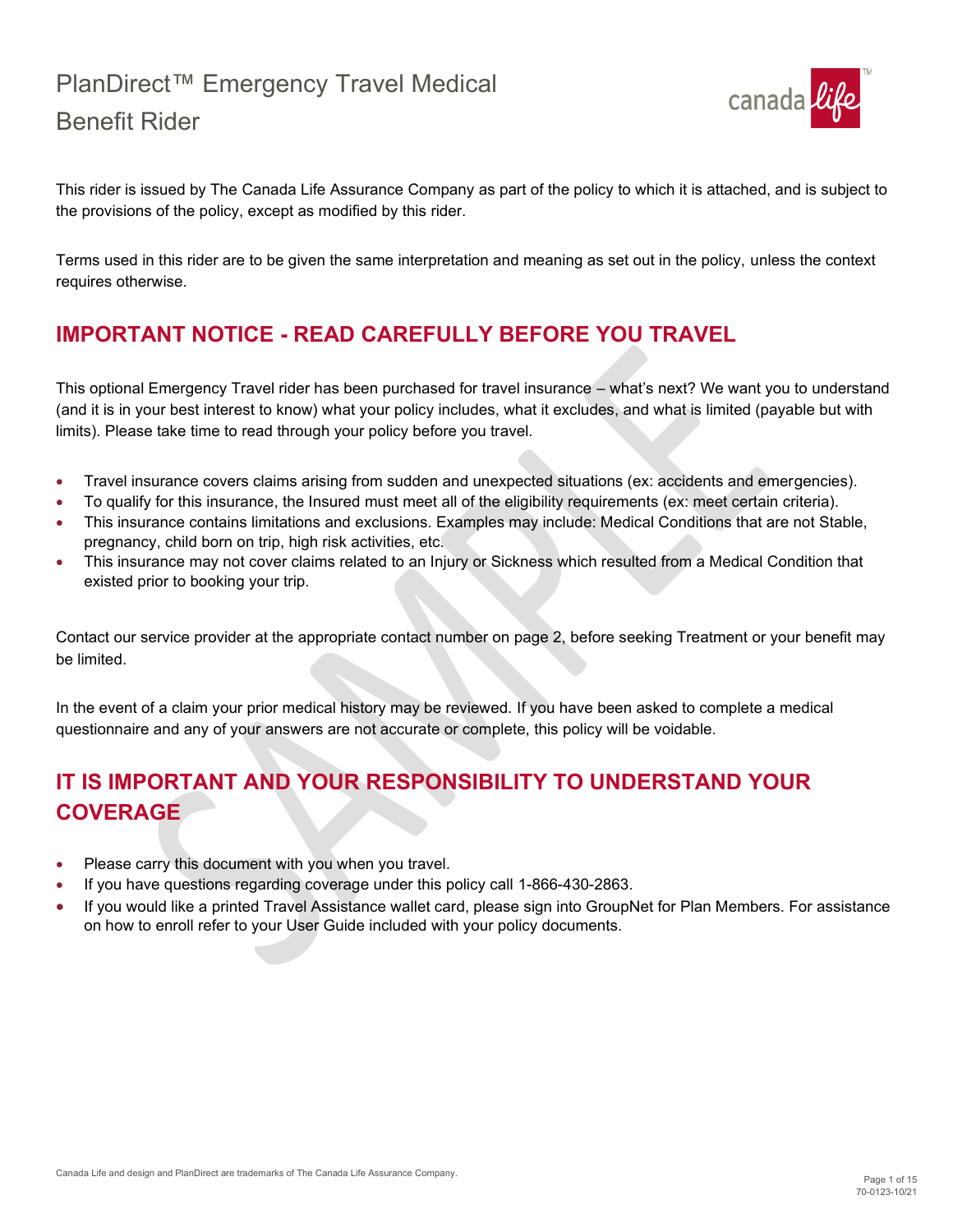

## <span id="page-1-0"></span>Travel Assistance contact information

For help with a medical emergency while travelling, call the number of the location nearest you. Service is available 24 hours a day.

Canada or U.S.A.: 1-855-222-4051 Cuba: 1-204-946-2946\* All other countries: 1-204-946-2577\*

\*Submit long distance charges to Canada Life for reimbursement.

# <span id="page-1-1"></span>Tips before travelling

Telecommunications systems and standards differ throughout the world. We recommend that before travelling, you become familiar with the service and technology available in your destination location.

Some telecommunications systems don't recognize the tonality of mobile devices so they can't be used. In this case, you may have to use a public phone.

Some hotels and resorts offer payphones on location with outside line accessible by using the resort calling card. Ask the hotel's reception about long distance call access.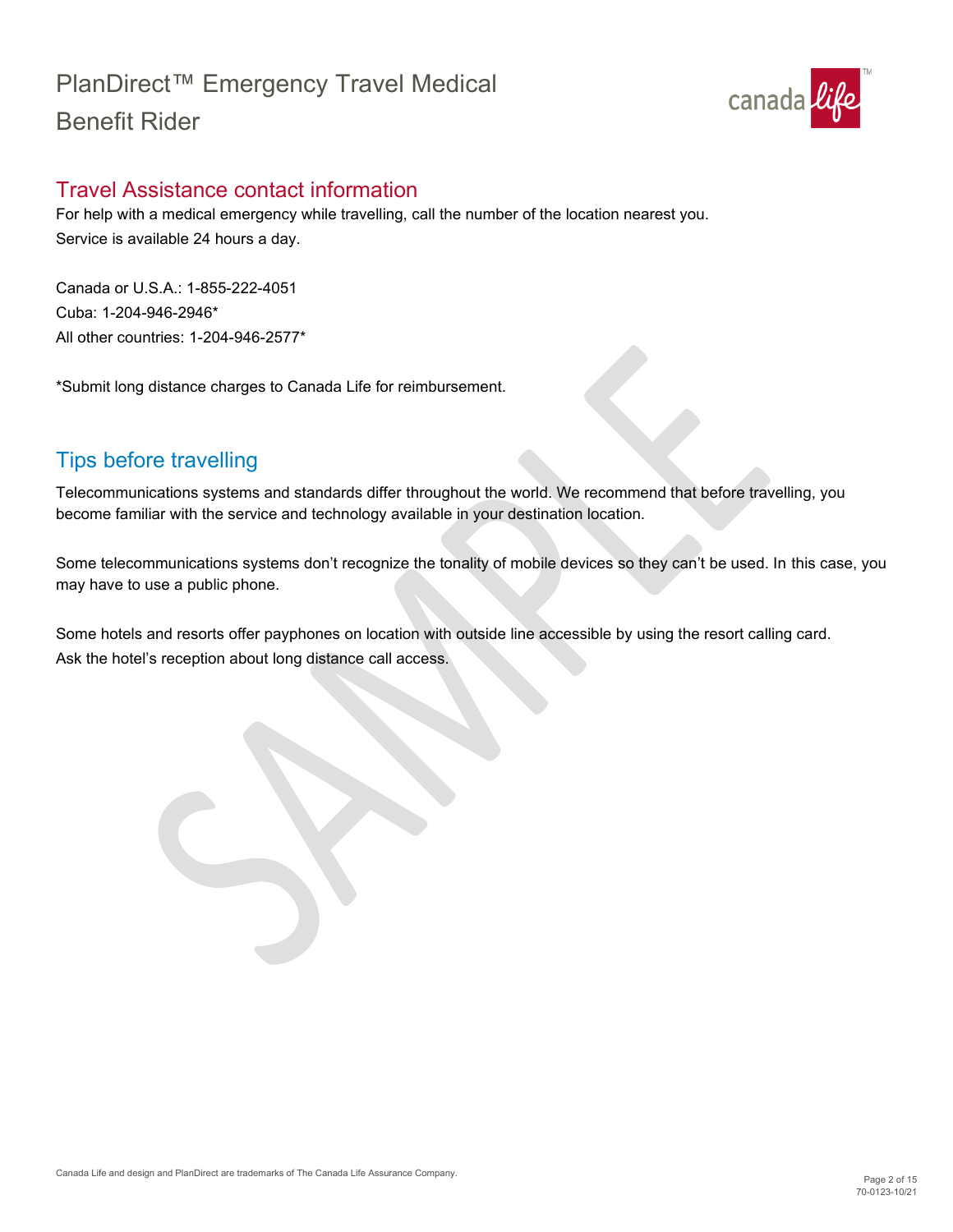

# **Table of Contents**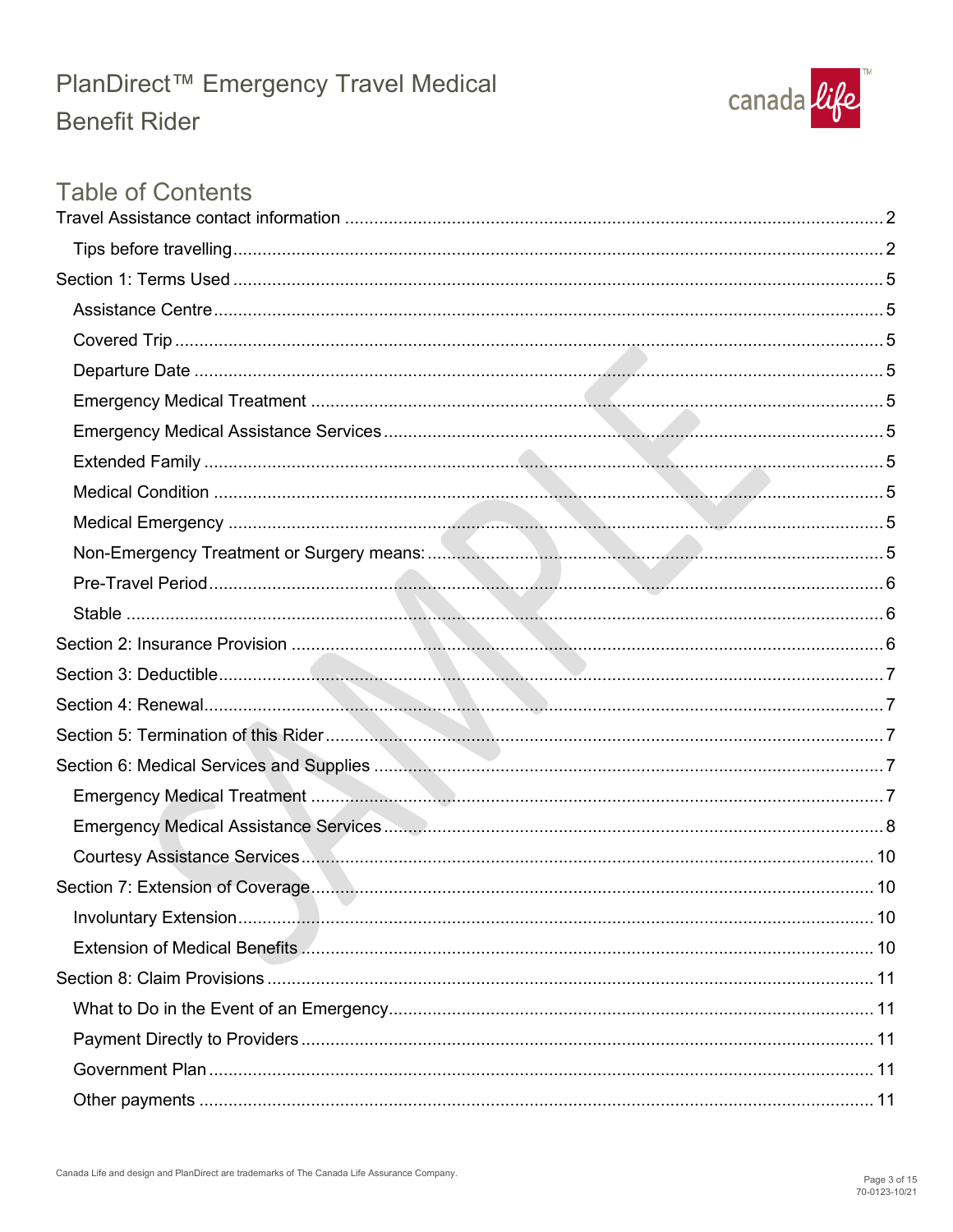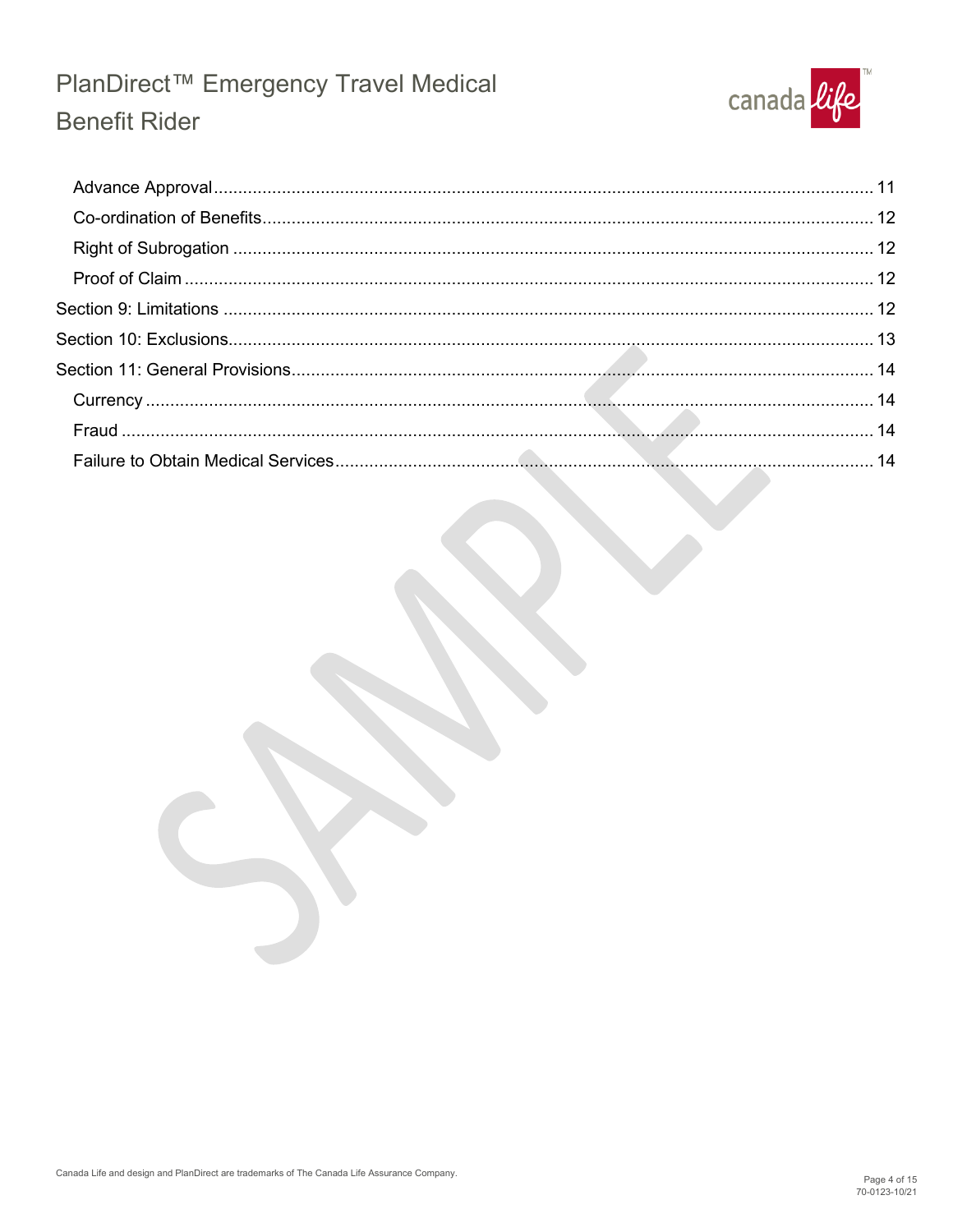

## <span id="page-4-0"></span>Section 1: Terms Used

<span id="page-4-1"></span>Assistance Centre means the network that provides 24-hour telephone emergency medical assistance services and courtesy assistance services on behalf of Canada Life. This network helps locate emergency medical and dental care and obtains Canada Life's prior approval for medical services, and supplies, and assistance services, where required. Assistance services are described in Section 6 – Medical Services and Supplies, under Emergency Medical Assistance Services and Courtesy Assistance Services.

### <span id="page-4-2"></span>Covered Trip means:

• the first 60 consecutive days per trip for Insureds up to age 80.

In all cases, Insureds of any age must be absent from Canada or travelling more than 500 kilometres from home while this rider is in effect. A Covered Trip must begin and end in Canada.

<span id="page-4-3"></span>Departure Date means the date an Insured leaves on a Covered Trip.

<span id="page-4-4"></span>Emergency Medical Treatment means services performed or recommended by a Physician for an Injury or Sickness. This includes, but is not limited to Medical Treatment, diagnostic testing or prescribed medications.

<span id="page-4-5"></span>Emergency Medical Assistance Services means the Emergency Medical Assistance Services described in Section 6.

<span id="page-4-6"></span>Extended Family means the child, spouse, parent, guardian, brother, sister, grandchild and grandparent of the *Owner* or the Insurable Spouse.

<span id="page-4-7"></span>Medical Condition means any Sickness or Injury (including symptoms of undiagnosed conditions).

### <span id="page-4-8"></span>Medical Emergency means:

- any sudden and unforeseen Injury or Sickness that requires immediate Emergency Medical Treatment; or
- an acute episode of a Sickness that did not present signs or symptoms, or was not being treated prior to the Insured's Departure Date from Canada; or
- an unexpected and unforeseen acute episode of an Injury or Sickness that was a previously identified as Stable and controlled on the Insured's Departure Date, and which requires Emergency Medical Treatment.

A Medical Emergency ends on the earlier of the date when the Insured is no longer receiving Emergency Medical Treatment, or the attending Physician has confirmed that the Insured's Injury or Sickness has improved or stabilized to the extent of allowing the Insured to travel.

### <span id="page-4-9"></span>Non-Emergency Treatment or Surgery means:

- any treatment or surgery not required for immediate relief of acute pain or suffering, or which could reasonably be delayed until the Insured returns home, including periodic check-ups or examinations and regular care for chronic conditions;
- any treatment received by the Insured outside of Canada following Emergency Medical Treatment, including follow-up visits and rehabilitation, if the Insured's Medical Condition permits the Insured to return home;
- any treatment or surgery for a Medical Condition where the Medical Condition would not have prevented the Insured from returning home for treatment or surgery; and
- any medical or Hospital services which the Insured specifically travelled to obtain, whether or not on the advice of a Physician.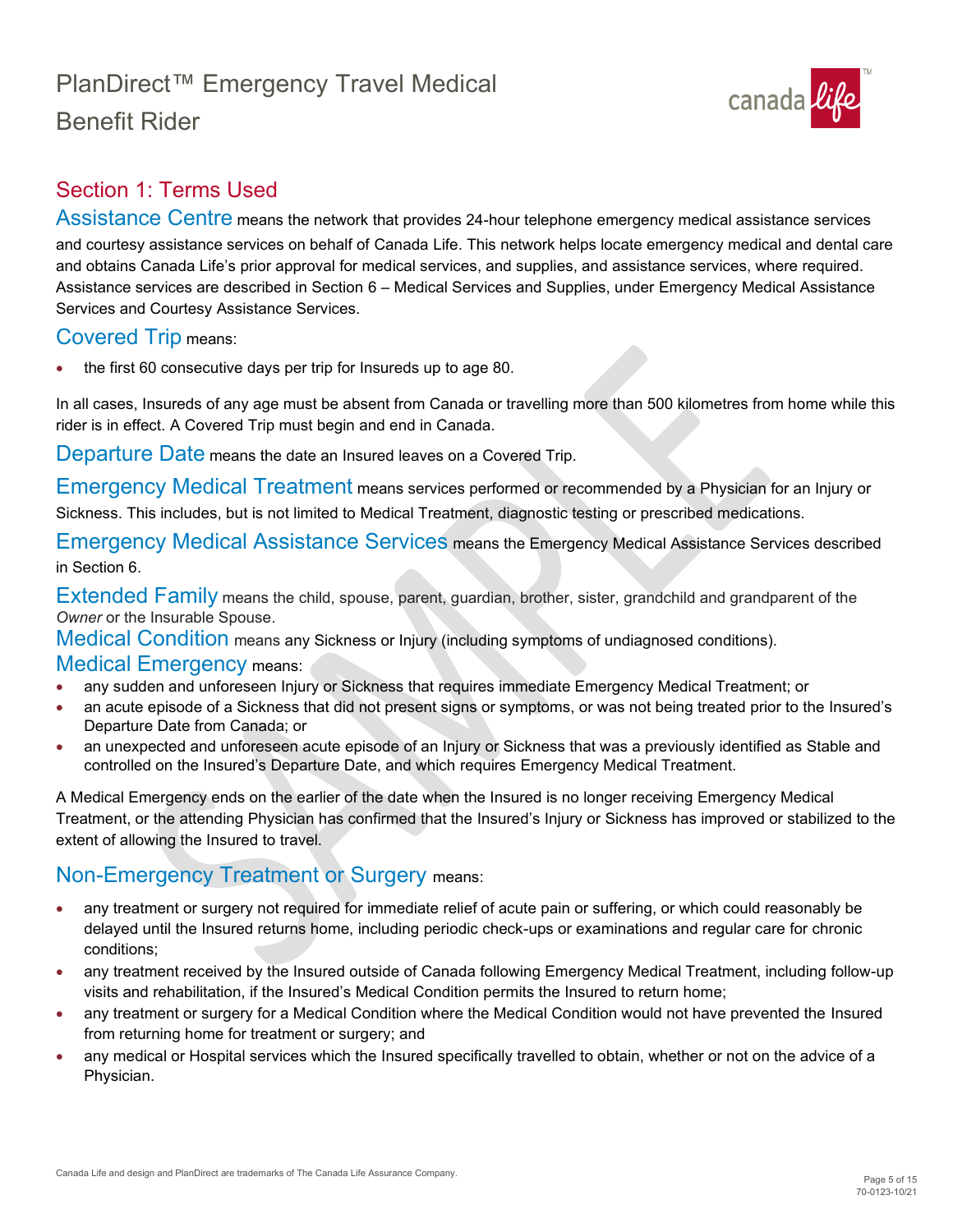

### <span id="page-5-0"></span>Pre-Travel Period means:

- if the Insured is under age 60 on their Departure Date, the entire 6-month period immediately before the date the Insured left on their Covered Trip; or
- if the Insured is age 60 or over on their Departure Date, the entire 365-day period immediately before the date the Insured left on their Covered Trip.

<span id="page-5-1"></span>Stable means for a particular Medical Condition to be considered Stable and controlled, all the following statements must be true in the Pre-Travel Period to an Insured's Departure Date;

- the Insured's Medical Condition must not have worsened;
- the Insured must have consistently been taking medications, as prescribed by the Insured's Physician, if any;
- the Insured's Physician has not prescribed or recommended any medical, surgical or diagnostic procedures for the Insured; and
- the Insured must not have had any new treatments or medications, or changes in dosages.
- For this purpose, the following will not be considered to be new treatments or medications:
	- a change from a brand name medication to a generic brand medication or from a generic brand medication to another generic brand medication for the same Medical Condition;
	- a new medication prescribed because a drug manufacturer has discontinued the original medication or because the drug manufacturer cannot supply the original medication;
	- Aspirin or Acetylsalicylic acid taken for cardiovascular protection;
	- vitamins and minerals and non-prescription medications that are not required as treatment for a Medical Condition; or
	- creams or ointments prescribed for cutaneous irritations.

And the following will not be considered to be changes in dosage:

- the routine adjustment of insulin, Coumadin or Warfarin;
- a decrease of the dosage of cholesterol medication; or
- a dosage change of thyroid or hormone replacement therapy medication.

### <span id="page-5-2"></span>Section 2: Insurance Provision

For benefits to be payable:

- Medical services and supplies must be incurred by an Insured as a result of a Medical Emergency occurring outside Canada;
- Emergency Medical Assistance Services must be incurred by an Insured as a result of a Medical Emergency occurring outside Canada or more than 500 kilometres from the Insured's home;
- The effective date of this rider must be prior to the Departure Date, unless this rider is renewed in accordance with the Term of Insurance and Renewability section

Payment is subject to the limitations and exceptions set out in the policy and in this rider.

Coverage is provided for all Covered Trips the Insured takes while this rider is in force. There is no limit to the number of Covered Trips any Insured may take while this rider is in force. Coverage is provided for a maximum of 60 days per trip.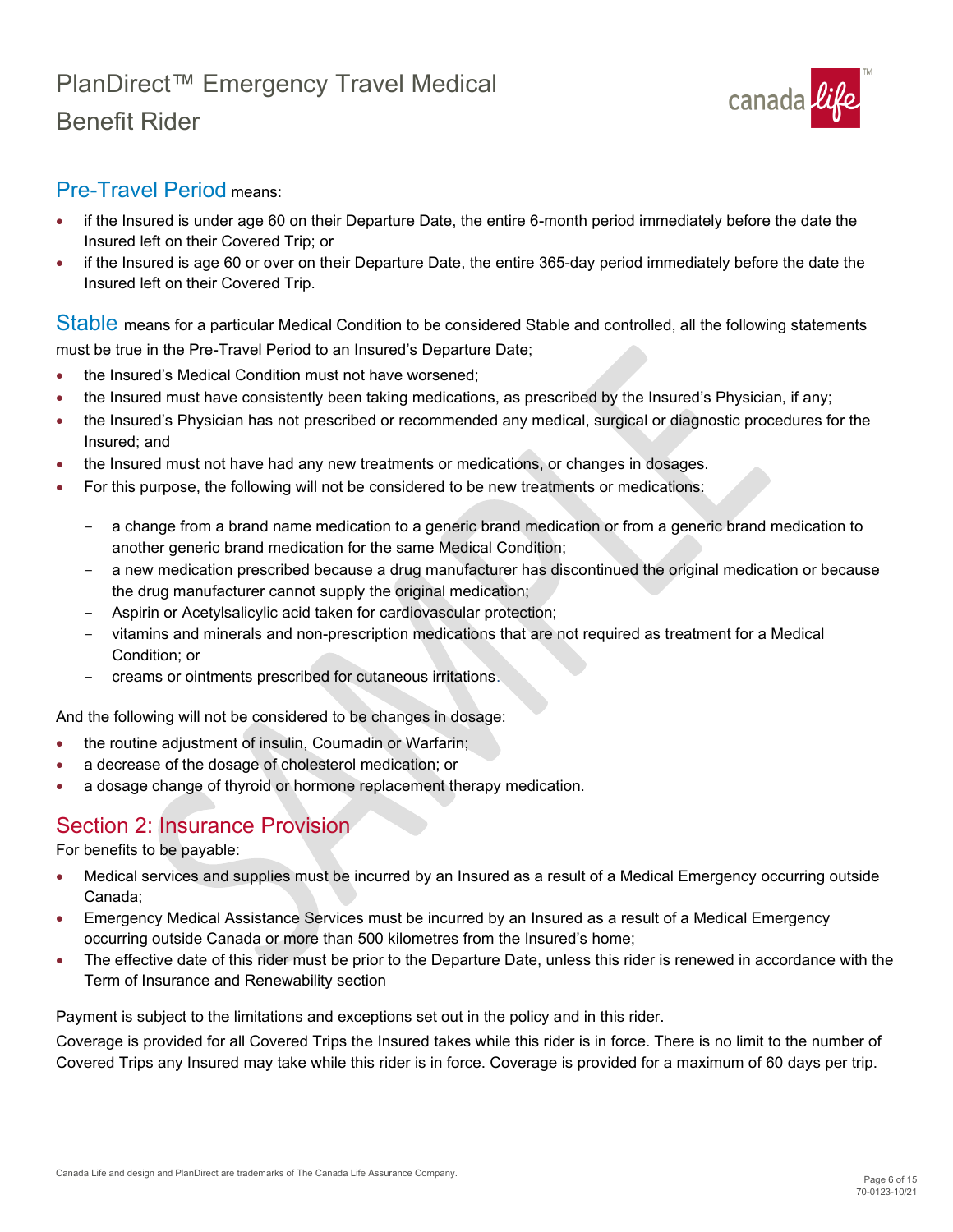

### <span id="page-6-0"></span>Section 3: Deductible

Medical Emergency benefits for covered medical supplies and services are payable for claims in excess of \$100. The Insured is responsible for the first \$100 per claim.

### <span id="page-6-1"></span>Section 4: Renewal

If your policy is renewed in accordance with the Term of Insurance and Renewability section, this rider will also be renewed on the Annual Renewal Date.

### <span id="page-6-2"></span>Section 5: Termination of this Rider

This rider terminates, subject to the Extension of Coverage provision, on the earlier of:

- the date the policy terminates;
- the last day of the month in which the *Owner* reaches age 80; or
- the next Annual Renewal Date following the date on which Canada Life receives a Written Request for the *Owner* to terminate this rider. Such Written Request must be received by Canada Life at least 30 days before the Annual Renewal Date.

Coverage for an *Insured* other than the *Owner* will terminate on the earlier of:

- the date the policy or this rider terminates;
- the date coverage for the *Insured* terminates under the policy; or
- the last day of the month in which the *Insured* reaches age 80.

### <span id="page-6-3"></span>Section 6: Medical Services and Supplies

The following services and supplies are covered when provided during a Covered Trip. The provision of these services and supplies must be related to Emergency Medical Treatment resulting from a Medical Emergency.

**Please Note:** Important limitations to the coverage provided under this rider are set out under Section 9 – Limitations and Section 10 – Exclusions.

### <span id="page-6-4"></span>Emergency Medical Treatment

#### **Ambulance Services**

- ambulance services, including air ambulance, to the nearest centre where essential treatment is available.
- where air ambulance service is required, coverage for a medical attendant is also included if required.
- air ambulance services must be approved in advance by Canada Life and arranged by the Assistance Centre.

#### **Hospital Services**

- Hospital in-patient services and supplies, including room and board and general nursing care while confined to a Hospital semi-private room, ward, coronary care unit or intensive care unit for Acute Care;
- surgery; and
- Hospital outpatient services and supplies.

#### **Physician Services**

the services of a licensed Physician.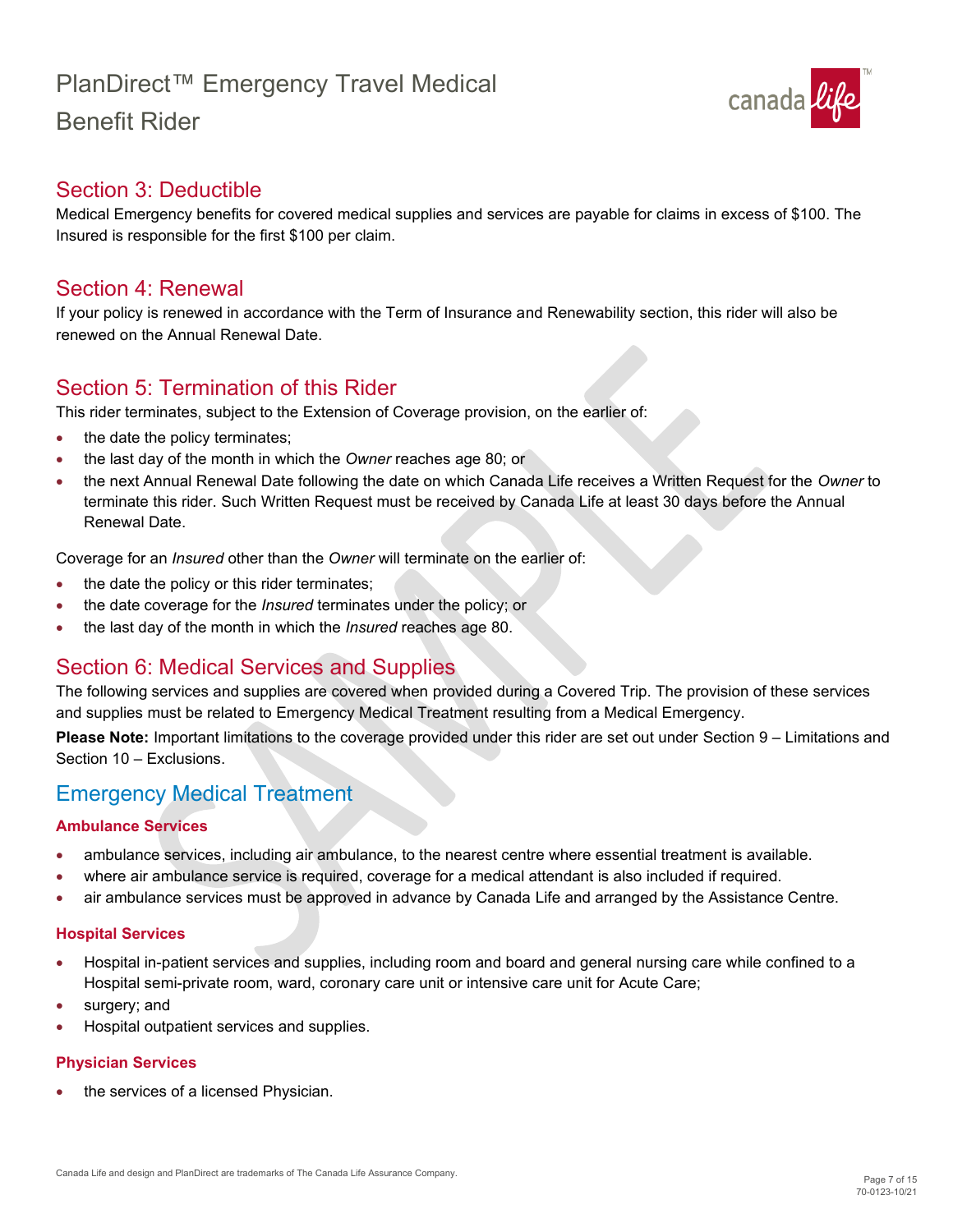

#### **Emergency Dental Treatment**

• emergency dental treatment provided for treatment to a Sound Natural Tooth.

#### **Private Duty Nursing Services**

• a Professional Nurse, who is not a member of the Insured's family, when provided during Hospital confinement for Emergency Medical Treatment that is ordered by a Physician.

#### **Miscellaneous Services and Supplies**

The following miscellaneous services and supplies are covered when provided on an in-patient or outpatient basis:

- anaesthesia and its administration:
- diagnostic X-ray and laboratory examination;
- whole blood, blood plasma and blood products;
- oxygen and its administration;
- casts, dressings, crutches, canes, slings and splints;
- prescription drugs requiring a prescription by law; and
- rental of medical appliances, a hospital-type bed, wheelchair, crutches, braces, etc. (not to exceed the cost of purchase).

### <span id="page-7-0"></span>Emergency Medical Assistance Services

Where Canada Life has given its prior approval, Canada Life will pay for, or reimburse expenses for, Emergency Medical Assistance Services resulting from a Medical Emergency, when arranged by the Assistance Centre.

#### **Medical Evacuation and Repatriation**

- transportation to the nearest Hospital where treatment is available or to a Hospital in Canada.
- coverage for a medical attendant is also included, if required.

Canada Life reserves the right to transfer the Insured to another Hospital or return the Insured to his or her home province or territory. Canada Life will be absolved of any further liability for that Medical Emergency if the transfer request is refused.

#### **Return home**

- return home of an Insured by economy seating (or by upgraded seating or air ambulance if medically necessary), as well as additional seats for a stretcher, if required.
- if an Insured is hospitalized and unable to accompany home any other Insured who is on a Covered Trip with the Insured, a one-way economy flight for each such Insured to return home.
- return or round trip transportation for an attendant for any Insured who is unable to travel alone may be covered when considered necessary by Canada Life.

#### **Extended Stay**

If the Insured is unable to return to his or her home province or territory by the originally scheduled date of return because the Insured is hospitalized on that date, any unexpected additional hotel accommodations and meals incurred by the Insured, and by a person who accompanied the Insured on the Covered Trip and who wishes to stay with the Insured or at the bedside of the Insured. Coverage begins on the day after the originally scheduled date of return. •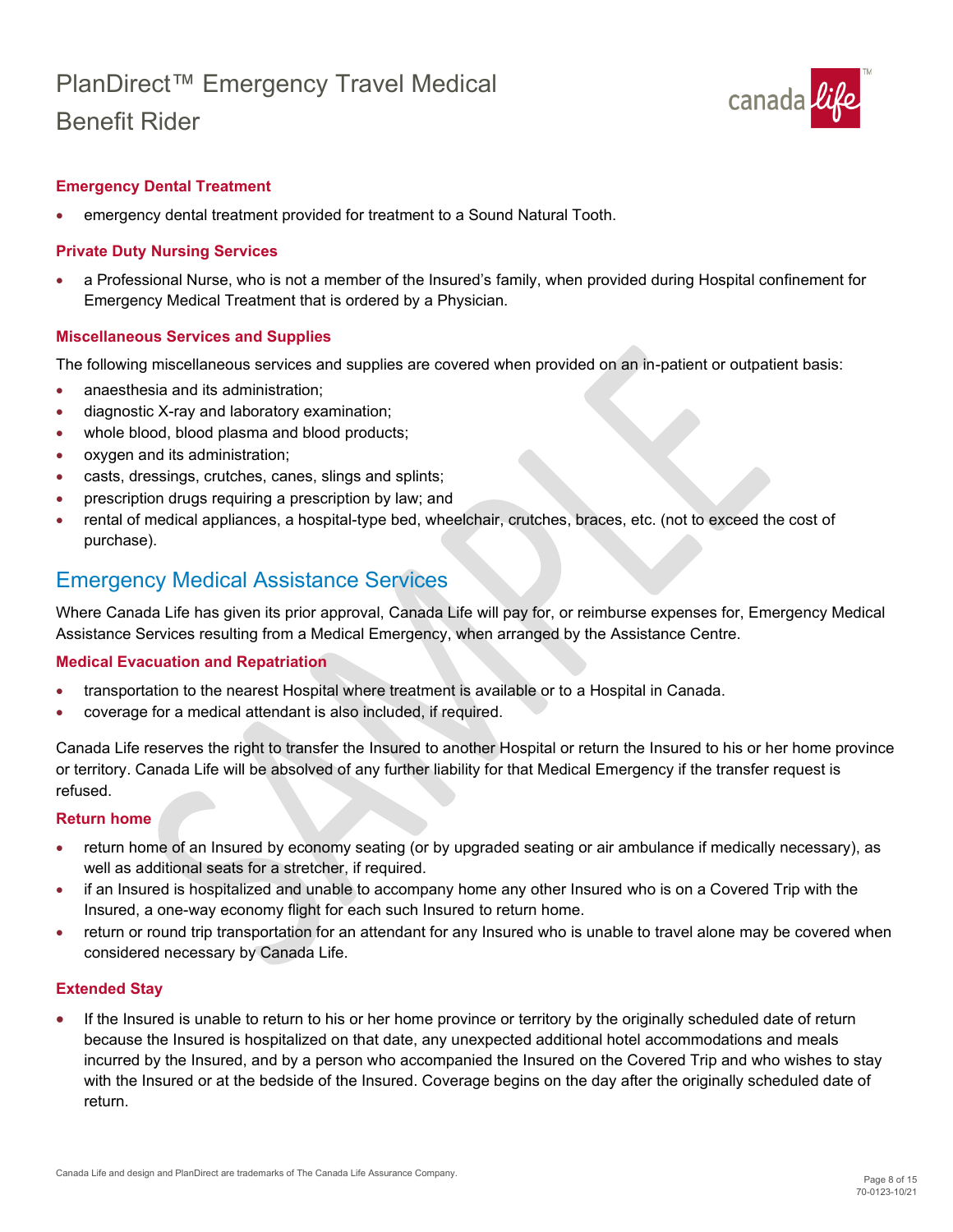

#### **Identification of Deceased Insured**

• In the event of death of an Insured during a Covered Trip, reasonable travel, hotel accommodation and meal expenses for one person to identify the remains.

#### **Repatriation of Deceased Insured**

• In the event of death of an Insured during a Covered Trip, the cost of services and supplies legally required for the preparation of the body, and the cost for its return transportation to Canada.

#### **Burial or Cremation of Deceased Insured at the Place of Death**

- In the event of death of an Insured during a Covered Trip, the cost of services and supplies legally required for the preparation of the Insured's body for burial or cremation at the place of death.
- The determination to have an Insured's body buried or cremated or returned to Canada will be made by the Insured's closest relative.

#### **Transportation to Bedside**

• If the Insured is on a Covered Trip alone, is hospitalized and expected to remain in Hospital for more than seven consecutive days, the cost for reasonable travel, hotel accommodation and meal expenses for one person to visit the Insured.

#### **Trip Cancellation for Medical Reasons**

If prior to a scheduled departure, an Insured is required to cancel a trip due to:

- The death of an Insured or an Extended Family member occurring within 22 days of the scheduled Departure Date;
- An Injury or Sickness, which did not result from a Medical Condition that existed prior to booking your trip. The attending Physician must substantiate in writing that prior to the scheduled Departure Date, they advised the Insured to cancel the trip, or that the Injury or Sickness made it impossible for the Insured to start the trip; or
	- The Injury or Sickness of an Extended Family Member, which required immediate hospitalization with an expected stay of at least three days and did not result from a Medical Condition that existed prior to booking your trip.

Canada Life will reimburse the cost of pre-paid travel expenses which are not refundable or recoverable from any other source.

#### **Trip Interruption for Medical Reasons**

- If an Insured has to end a Covered Trip and return to their province or territory of residence because the Insured experienced a Medical Emergency, we will cover the cost of any non-refundable prepaid travel for the Insured and for each Insured travelling with the Insured who has to return home.
- If the Insured does not return home and opts to continue travelling after the Medical Emergency has ended, we will cover the additional cost of travel for the Insured and for each Insured person traveling with the Insured.
- If required, Canada Life will reimburse the additional cost for hotel accommodation and meals incurred by an Insured travelling with the Insured on account of the interruption.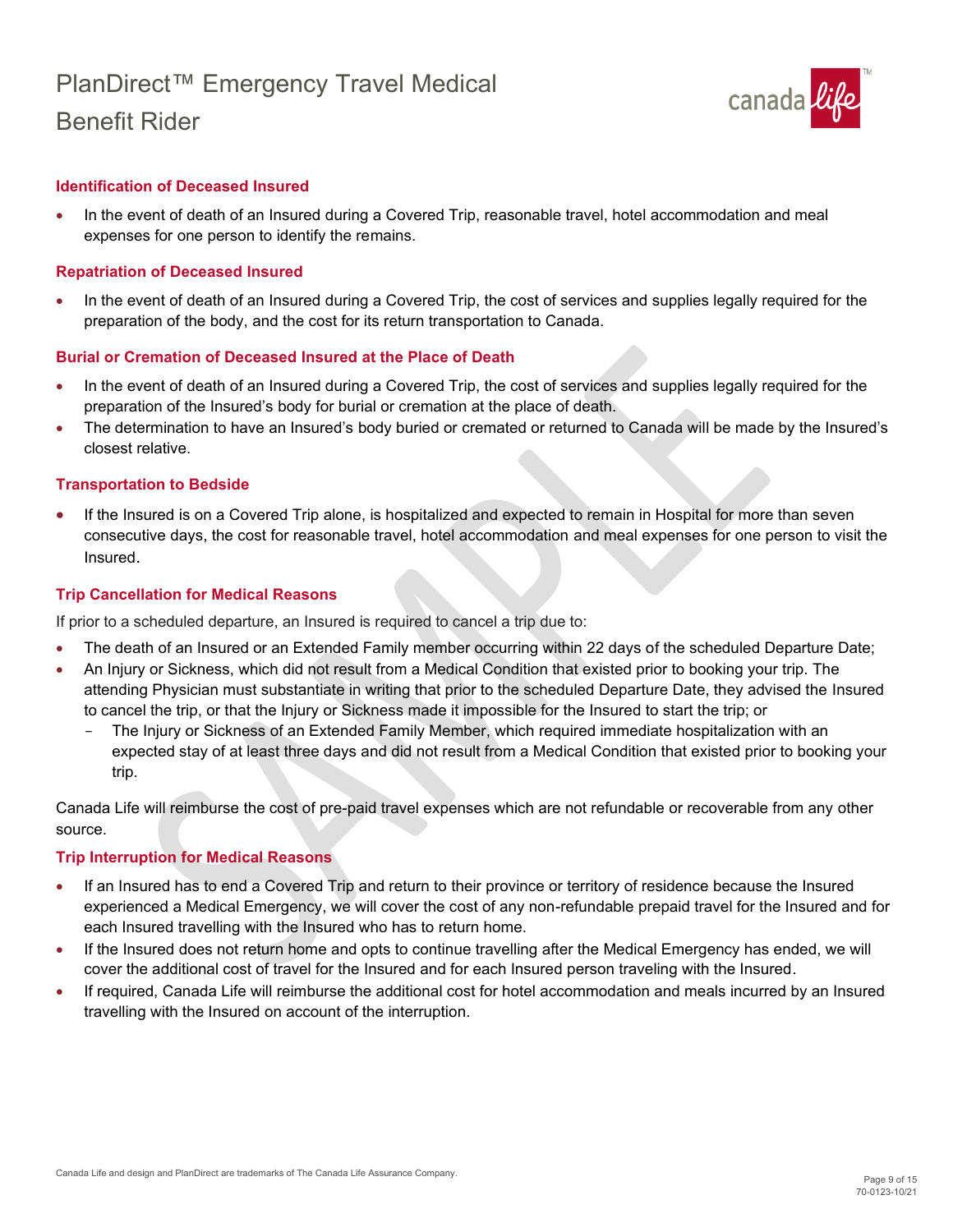

#### **Unexpected Return**

• If an Insured must return to their province or territory of residence because an Extended Family member who is not on the Covered Trip with the Insured is suffering from an unforeseeable Sickness or Injury requiring intensive care treatment or has died, Canada Life will reimburse the cost of any non-refundable prepaid travel for each Insured who is on the Covered Trip. Canada Life will pay any extra cost for a one-way economy flight home.

#### **Vehicle Return**

• If for medical reasons, an Insured or any accompanying person is unable to drive an automobile owned or leased by the Insured to his or her home or to the place to which the automobile must be returned, Canada Life will pay the cost of returning the automobile.

### <span id="page-9-0"></span>Courtesy Assistance Services

The Assistance Centre will provide the following courtesy assistance services to an Insured by toll-free telephone, 365 days a year, 24-hours a day:

- referrals to help locate appropriate medical care;
- assistance in contacting the family, employer, Physician or other medical professional;
- assistance in obtaining a second opinion if the Insured has doubts about his or her treatment or progress;
- assistance in arranging payments, transfers of funds and payment guarantees to medical facilities;
- confirmation to medical facilities of insurance coverage;
- assistance in locating legal assistance;
- telephone interpretation services;
- assistance in replacing lost or stolen travel documents and recovering misdirected luggage; and
- assistance with the transmission of urgent messages, emergency travel arrangements and other details.

### <span id="page-9-1"></span>Section 7: Extension of Coverage

### <span id="page-9-2"></span>Involuntary Extension

If an Insured's return is delayed beyond the scheduled date of return to his or her home province or territory, due to:

- a delay in transportation by the scheduled carrier; or
- inclement weather or vehicle mechanical problems, if the Insured is driving and had commenced his or her return trip before the delay,
- coverage is extended automatically for up to a maximum of 72 hours without additional premium, provided this rider is in force at the time of the delay.

## <span id="page-9-3"></span>Extension of Medical Benefits

- If an Insured is still confined in a Hospital as a result of a Medical Emergency on the date coverage under this rider ends, Canada Life will continue to pay for expenses incurred in connection with the Medical Emergency for which the Insured was hospitalized, until the date the Medical Emergency ends.
- If, as a result of Emergency Medical Treatment or Emergency Medical Assistance Services, an authorized evacuation or transportation service is delayed beyond the date coverage under this rider terminates, Canada Life will continue to pay expenses until the completion of the transportation or evacuation trip.
- The extension of coverage provided under this section is subject to the limitations and exceptions set out in this rider.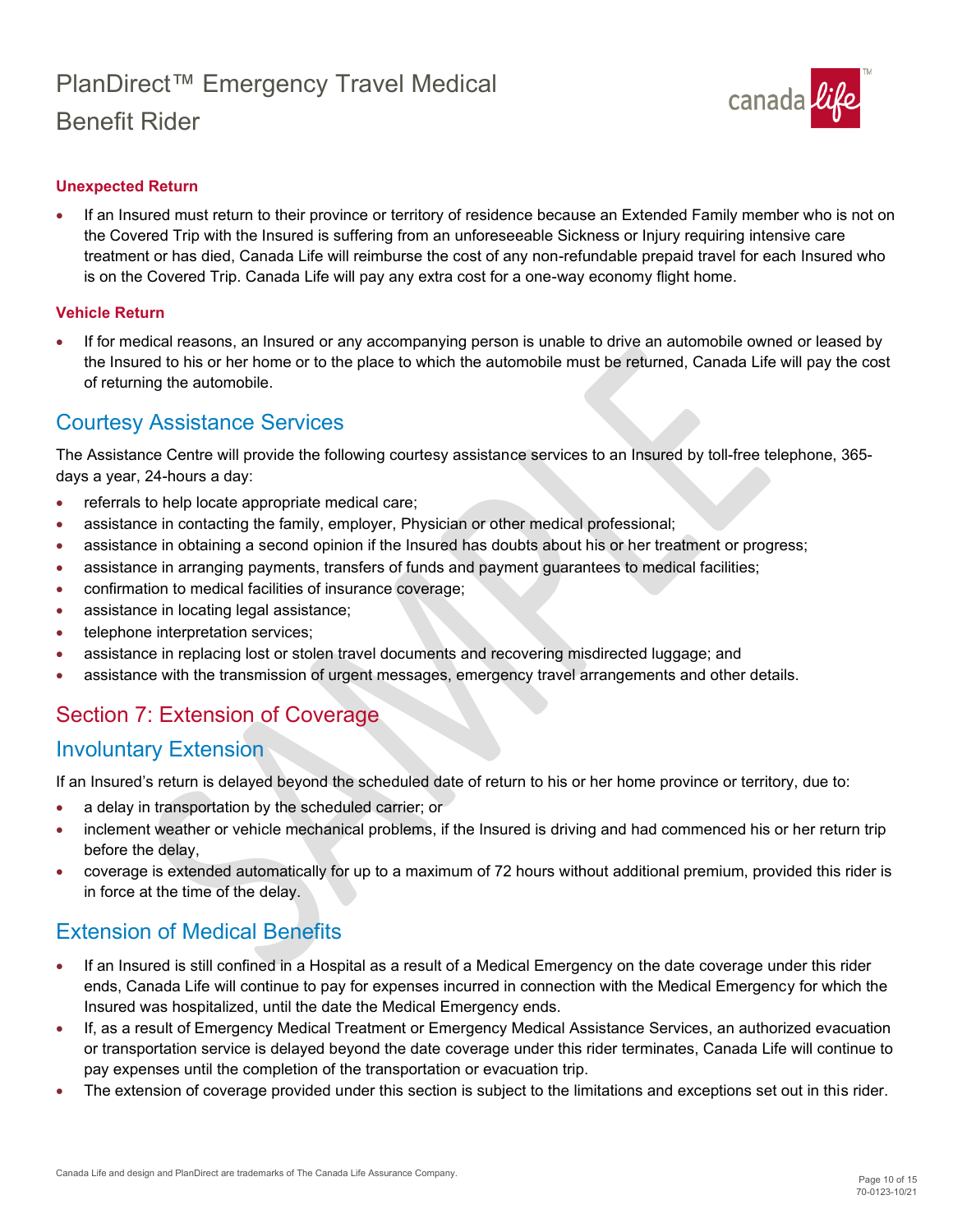

## <span id="page-10-0"></span>Section 8: Claim Provisions

## <span id="page-10-1"></span>What to Do in the Event of an Emergency

An Insured, or any other person acting on behalf of the Insured, must contact the Assistance Centre at one of the toll-free numbers shown on your emergency travel assistance card, issued with this rider, prior to admission to a Hospital or prior to the commencement of Emergency Medical Treatment or Emergency Medical Assistance Services.

If, in case of a Medical Emergency, advance notice is not possible, contact must be made within 24 hours following admission to Hospital or provision of Emergency Medical Treatment.

If, due to the severity of a Medical Emergency, contact within 24 hours is not possible, notification must be made as soon as reasonably possible.

If the Assistance Centre is not notified as required above, benefits payable for medical services and supplies will be reduced as set out under Section 9 – Limitations.

## <span id="page-10-2"></span>Payment Directly to Providers

Many providers of Emergency Medical Treatment will accept assignment of benefits payable to them in place of full payment. Unless advised to do otherwise, Canada Life will make benefit payments directly to these providers. A direct payment to a provider does not affect the Insured's liability for any portion of an expense that is not covered by Canada Life's payment. In the event that Canada Life makes a payment directly to a provider for charges that are not for services and supplies covered under this rider, Canada Life has the right to recover the amount of that payment from the *Owner*.

## <span id="page-10-3"></span>Government Plan

Canada Life will pay the Government Plan's share of a claim, on the Government Plan's behalf. The Government Plan requires that the Insured*,* or a person acting on behalf of the Insured*,* sign a release permitting the Government Plan to reimburse Canada Life for the Government Plan portion of the claim.

Many Government Plans have time limitations on the submission of claims. If the applicable Government Plan refuses payment because the time limitations have expired for reasons other than those caused by Canada Life, the *Owner* must reimburse Canada Life for any amount Canada Life may already have paid on their behalf.

## <span id="page-10-4"></span>Other payments

If an Insured has paid a provider for services and supplies covered under this rider, the *Owner* must contact Canada Life immediately upon the Insured's return home. Canada Life will send the *Owner* the necessary forms and will assist in preparing and submitting a claim.

Please ensure that the Insured obtains an itemized account of the services and supplies provided by the Physician or Hospital. Note that it is much easier to obtain this while at the Hospital or with the Physician than it is when the Insured returns home.

### <span id="page-10-5"></span>Advance Approval

As described in Section 9 – Limitations, certain expenses, including air ambulance, transportation to bedside and vehicle return, are subject to advance approval by Canada Life.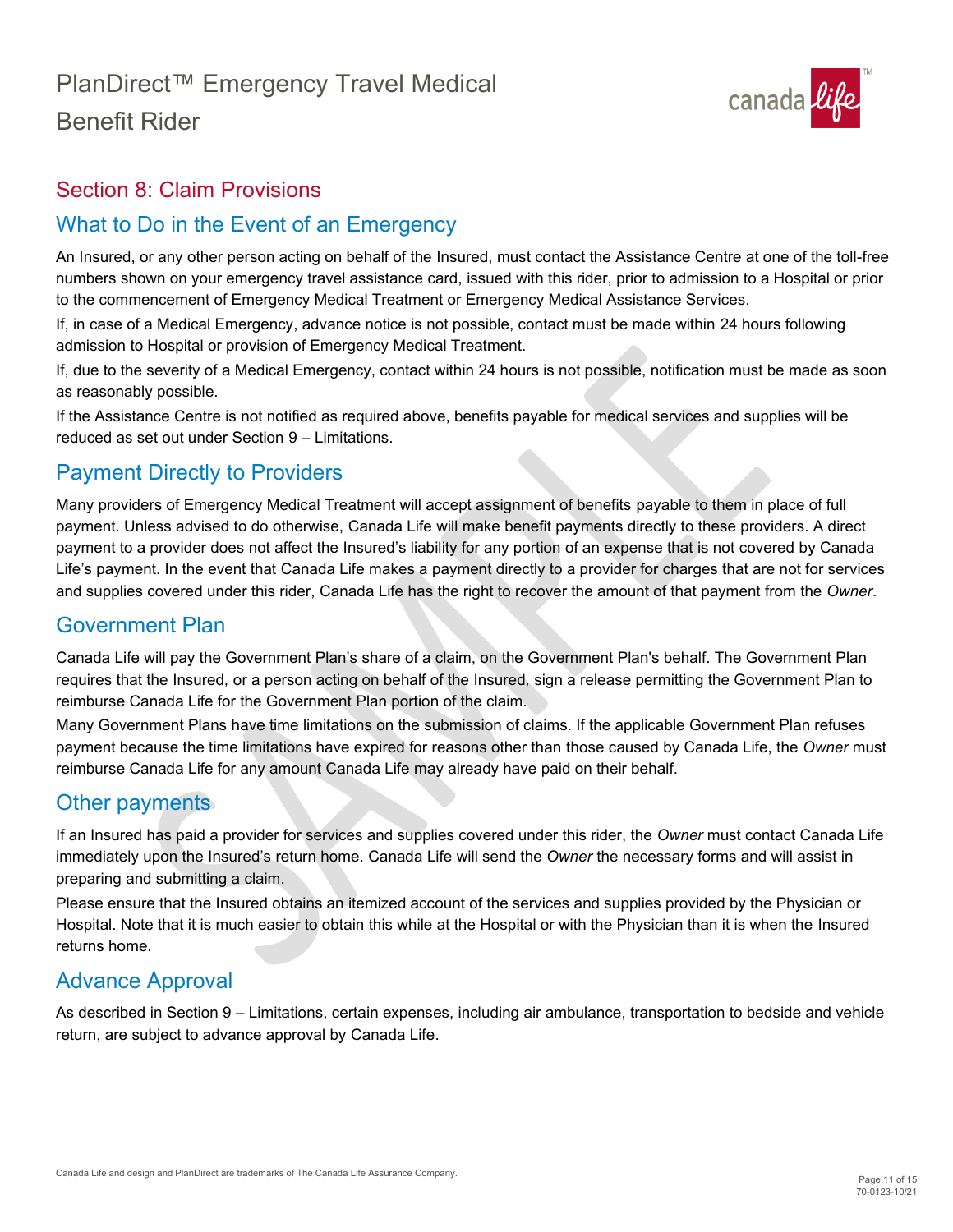

## <span id="page-11-0"></span>Co-ordination of Benefits

Benefits under this rider are co-ordinated when other similar coverage is in effect.

For example, when coverage is in effect under another insurance plan such as a credit card plan or an employer's group plan, each expense is co-ordinated with the other plan, so that the total payment does not exceed 100% of eligible paid expenses. Benefits payable under this rider are subject to a \$100 deductible as set out in Section 3 – Deductible, to limitations as set out in Section 9 – Limitations and to exclusions as set out in Section 10 – Exclusions. Where both a third party and Canada Life have reimbursed the *Owner* for the same expenses, the *Owner* will repay

Canada Life for Canada Life's portion of the expense. Unless otherwise provided in this rider, Canada Life follows the Canadian Life and Health Insurance Association co-

ordination of benefits guidelines for travel plans.

# <span id="page-11-1"></span>Right of Subrogation

If Canada Life paid a benefit under this rider for a loss that a third party is or may be liable for, Canada Life will be subrogated to all the Insured's rights of recovery up to the amount Canada Life paid. The *Owner* may be required to sign an acknowledgement of this right and do whatever is necessary to assist in exercising this right.

## <span id="page-11-2"></span>Proof of Claim

Canada Life will only pay for expenses for which it has received satisfactory proof that payment is due. Satisfactory proof may include, but is not limited to, original receipts issued by the provider, evidence of the Departure Date and date of return from a trip, and any information regarding the health, medical history, and treatment received by an Insured, as well as copies of Hospital and medical records.

## <span id="page-11-3"></span>Section 9: Limitations

In the event of a Medical Emergency, you must call the Assistance Centre before obtaining Emergency Medical Treatment, so that we may confirm coverage and provide pre-approval of treatment. If it is medically impossible for you to call prior to you obtaining Emergency Medical Treatment, we ask you to have someone call on your behalf as referenced in Section 8 - Claims Provisions. Otherwise, if you do not, benefits payable may be reduced by 20 per cent, up to a maximum of \$10,000. This reduction in benefits payable does not apply if the total expenses incurred for medical services and supplies do not exceed \$500.

After your Emergency Medical Treatment has started, ongoing Emergency Medical Treatment requires pre-approval. If you undergo tests as part of a medical investigation, treatment or surgery, that is not pre-approved, your claim may not be paid.

The *Owner* or the *Owner's* agent shall submit satisfactory proof to Canada Life of any expenses incurred no later than 12 months after the expenses were incurred. It is in the best interest of the *Owner* to submit claims within the time limitations set out in the applicable Government Plan, as failure to do so may result in the *Owner* having to reimburse Canada Life for expenses Canada Life paid on the Government Plan's behalf.

The *Maximum Benefit Amount* payable for Emergency Medical Treatment and Emergency Medical Assistance Services, as shown in the *Optional Benefit Riders* section of the *Policy Specifications* under Emergency Travel Medical, is limited to \$1,000,000 per Covered Trip.

Benefits payable for Emergency Medical Treatment and Emergency Medical Assistance Services, are limited to Customary Charges for the service or supply provided.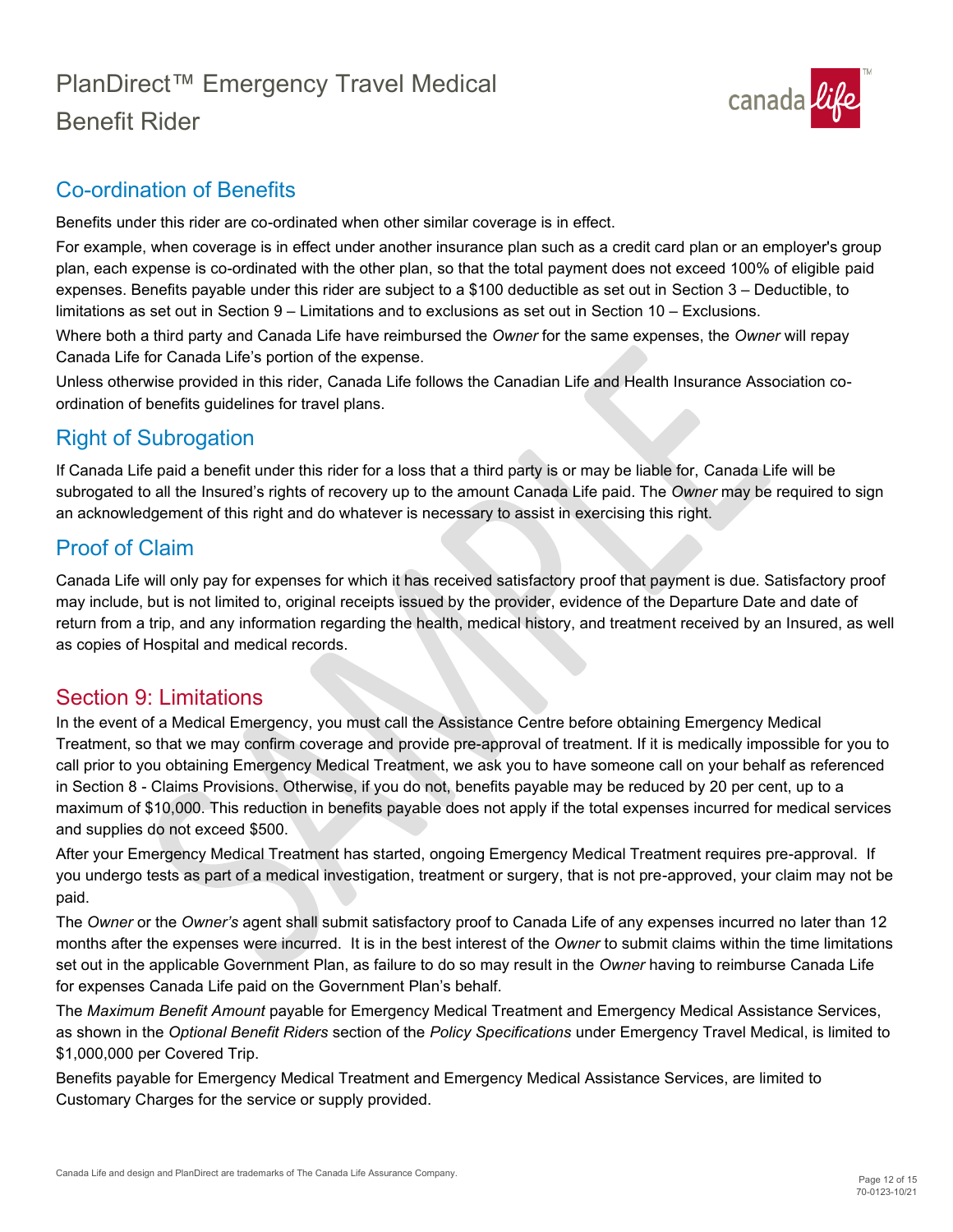

Benefits payable for emergency dental treatment required:

- as a result of a blow from an external force, are limited to \$1,000 per Covered Trip; or
- for a reason other than a blow from an external force, are limited to \$200 per Covered Trip.

Benefits payable for Emergency Medical Assistance Services:

- under the Identification of a Deceased Insured provision are limited to \$5,000 per Insured;
- under the Repatriation of a Deceased Insured provision are limited to \$5,000 per Insured;
- under the Burial or Cremation of a Deceased Insured at the Place of Death provision are limited to \$3,000 per Insured;
- under the Extended Stay provision are limited to \$200 per day to a maximum of \$2,000 per Covered Trip;
- under the Transportation to Bedside provision are limited to \$5,000 per Covered Trip;
- under the Trip Cancellation provision are limited to \$2,500 per Insured or \$5,000 for all Insureds per Covered Trip;
- under the Trip Interruption provision are limited to \$2,500 per Insured or \$5,000 for all Insureds per Covered Trip;
- under the Unexpected Return provision are limited to \$5,000 per Insured per Covered Trip;
- under the Return Home provision are limited to \$5,000 per Insured per Covered Trip;
- under the Vehicle Return provision are limited to \$2,000 per Covered Trip.

For a benefit to become payable under the Trip Cancellation provision, the *Owner* must notify Canada Life within seven days of any cancellation in travel arrangements. Canada Life must receive satisfactory proof of the reason for cancellation within seven days thereafter.

Canada Life is entitled to recover from the *Owner* any credit or refund the *Owner* or *Insured* may obtain on the unused portion of airline tickets.

Payment to the *Owner* or to a provider will discharge Canada Life's obligation under this rider, whether the loss is sustained by the *Owner* or another *Insured*. Canada Life may also, at our discretion and to the extent the law permits, pay another person on behalf of the *Owner*.

## <span id="page-12-0"></span>Section 10: Exclusions

Travel insurance is designed to cover losses arising from sudden and unforeseeable circumstances.

No benefits are payable for losses resulting from, inhalation of gas, participation in hazardous sports, or flying other than as a passenger on a commercial airline. For further clarification;

#### **No benefits will be paid for any expenses:**

- for a Medical Condition that is not consider Stable prior to departure;
- for a Medical Condition or any symptom for which it is reasonable to believe or expect that treatments will be required during your trip;
- incurred for Non-Emergency Treatment or Surgery, including periodic check-ups or examinations;
- incurred when traveling for the purposes of obtaining medical services and supplies, dental services (other than those covered in the Emergency Medical Treatment provision), elective or cosmetic surgery, palliative care, or any alternative therapy, as well as any directly or indirectly-related complication;
- incurred for experimental or investigative medical drugs or procedures;
- for medical services and supplies incurred before the *Rider Effective Date*, or after coverage terminates unless the Insured was hospitalized prior to that date, and except as provided in Section 7 – Extension of Coverage;
- covered by a provincial worker's compensation plan or similar plan;
- for which insurance is not permitted;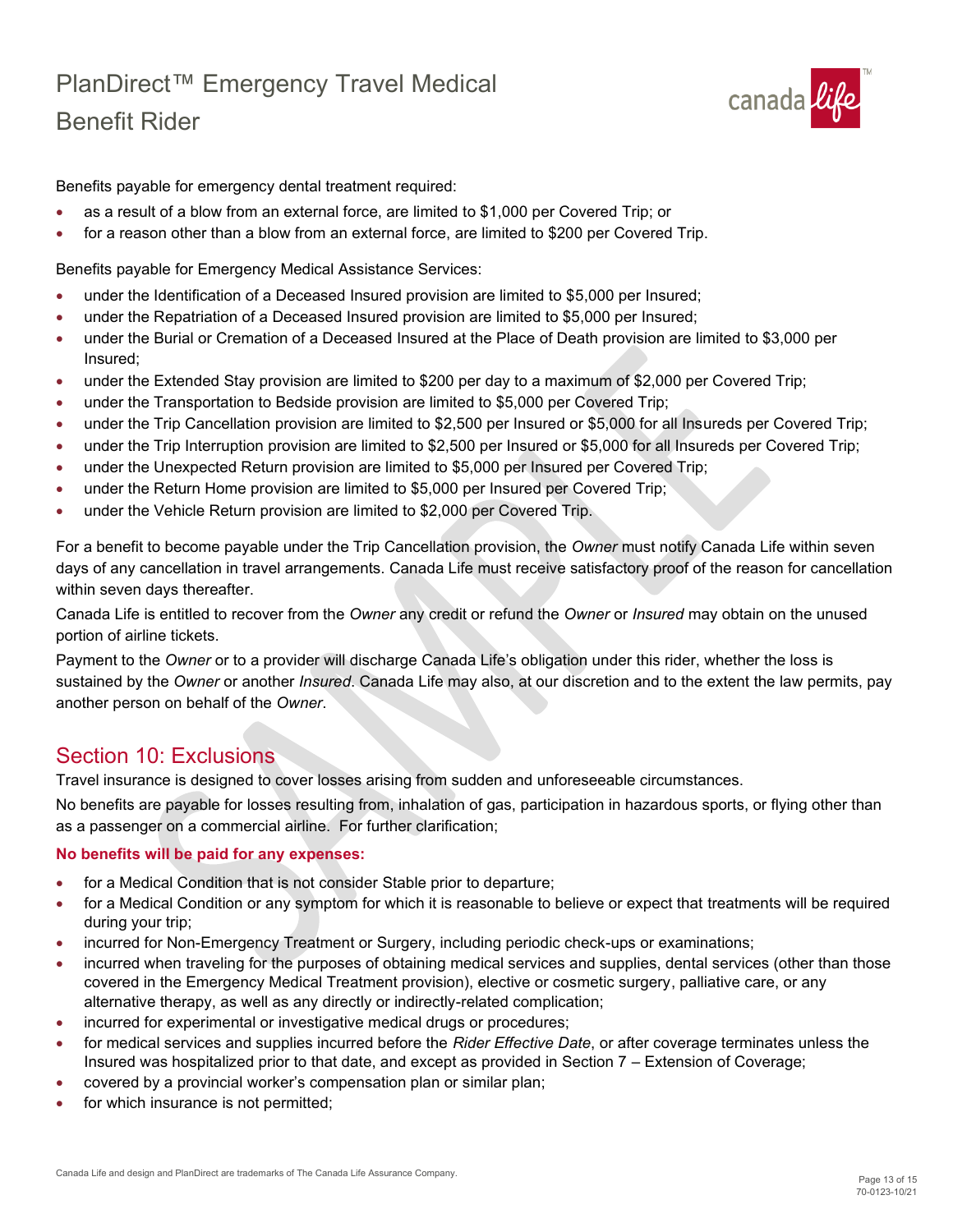

- resulting from pregnancy, childbirth or miscarriage, or any complications incident to pregnancy occurring within eight weeks of the expected delivery date, or at any time if the pregnancy has been considered high risk;
- if it is determined that the Insured should transfer to another facility or return to the Insured's home province/territory of residence for treatment and should the Insured choose not to, no benefits will be paid for further treatment or investigation, a reoccurrence or complication, which arose from, or related to the initial Medical Emergency for any Emergency Medical Treatment or Emergency Medical Assistance Services;
- the continued treatment, recurrence or complication of a Medical Condition or related condition, following Emergency Treatment during your trip, if our medical advisors we determine that your Emergency has ended;
- the continued treatment, recurrence or complication of a Medical Condition or related condition where Emergency Treatment was received without notification to our Assistance Centre and your Emergency has ended.
- any Medical Condition that is the result of you not following Treatment as prescribed to you, including prescribed or over-the-counter medication;
- incurred for medical services or supplies or any Emergency Medical Assistance Services, if travel is undertaken against the advice of a Physician;
- caused by or related to:
	- participation in hazardous activity and sport, including but not limited to, scuba diving (unless the Insured holds a scuba diving designation from a certified school or other licensing body), parachute jumping, motor vehicle racing, mountain climbing, or bungee jumping;
	- participation as a professional in athletic competition or demonstration.

## <span id="page-13-0"></span>Section 11: General Provisions

### <span id="page-13-1"></span>**Currency**

Claims under this rider are payable in Canadian currency. All references to dollar amounts in this rider are in Canadian dollars. Where currency conversion is necessary, the rate of exchange shall be based upon the rate in effect on the date that the last service is rendered. No sum payable under this rider shall bear interest.

### <span id="page-13-2"></span>Fraud

If an Insured attempts, through deceit, to obtain benefits that otherwise would not be provided or payable, coverage under this rider will terminate automatically, without notice.

### <span id="page-13-3"></span>Failure to Obtain Medical Services

Neither Canada Life nor the Assistance Centre shall be held responsible for the availability, quantity, quality, or results of any medical treatment an Insured may require or receive, or for failure by an Insured to obtain medical services.